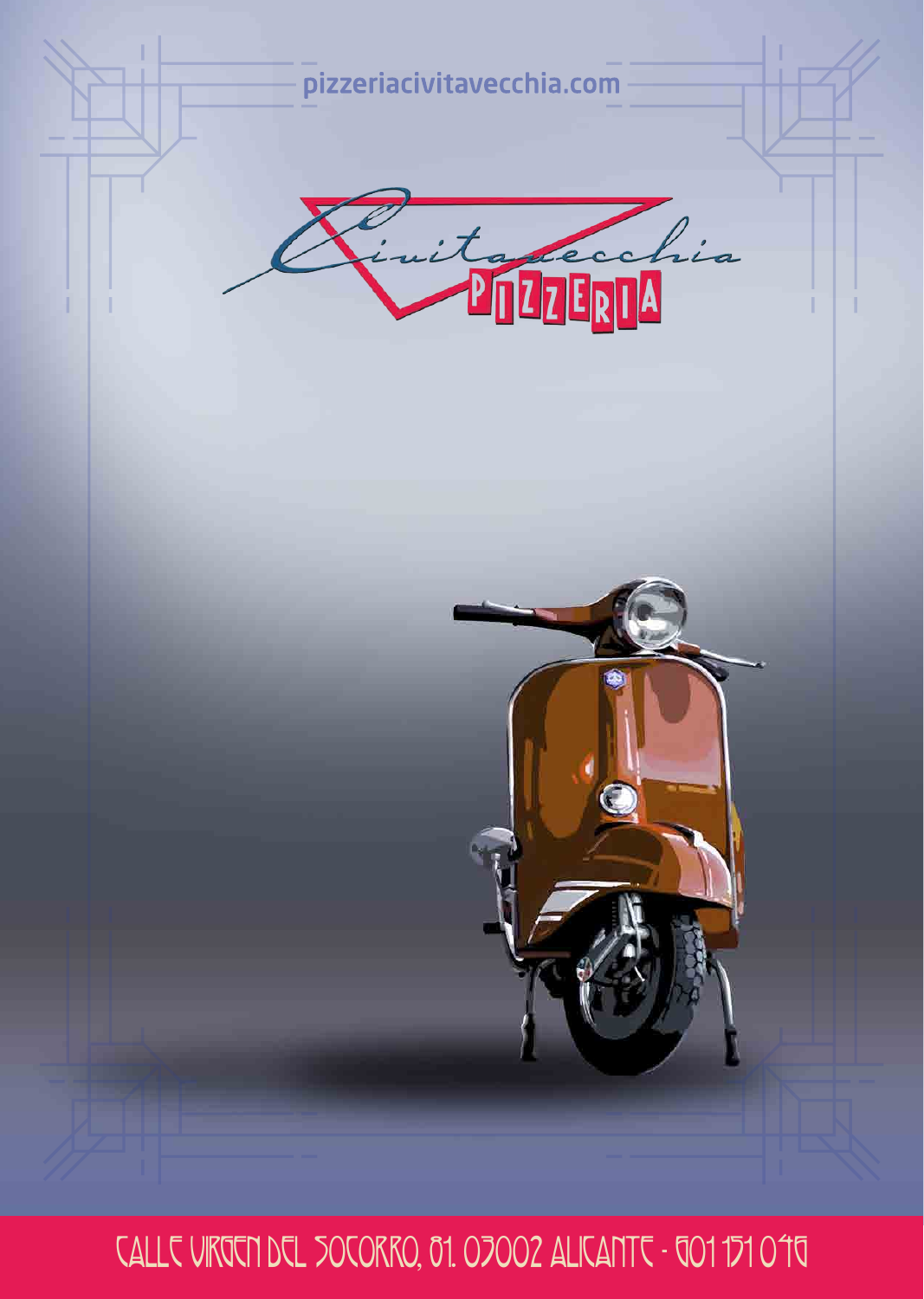

pizzeriacivitavecchia.com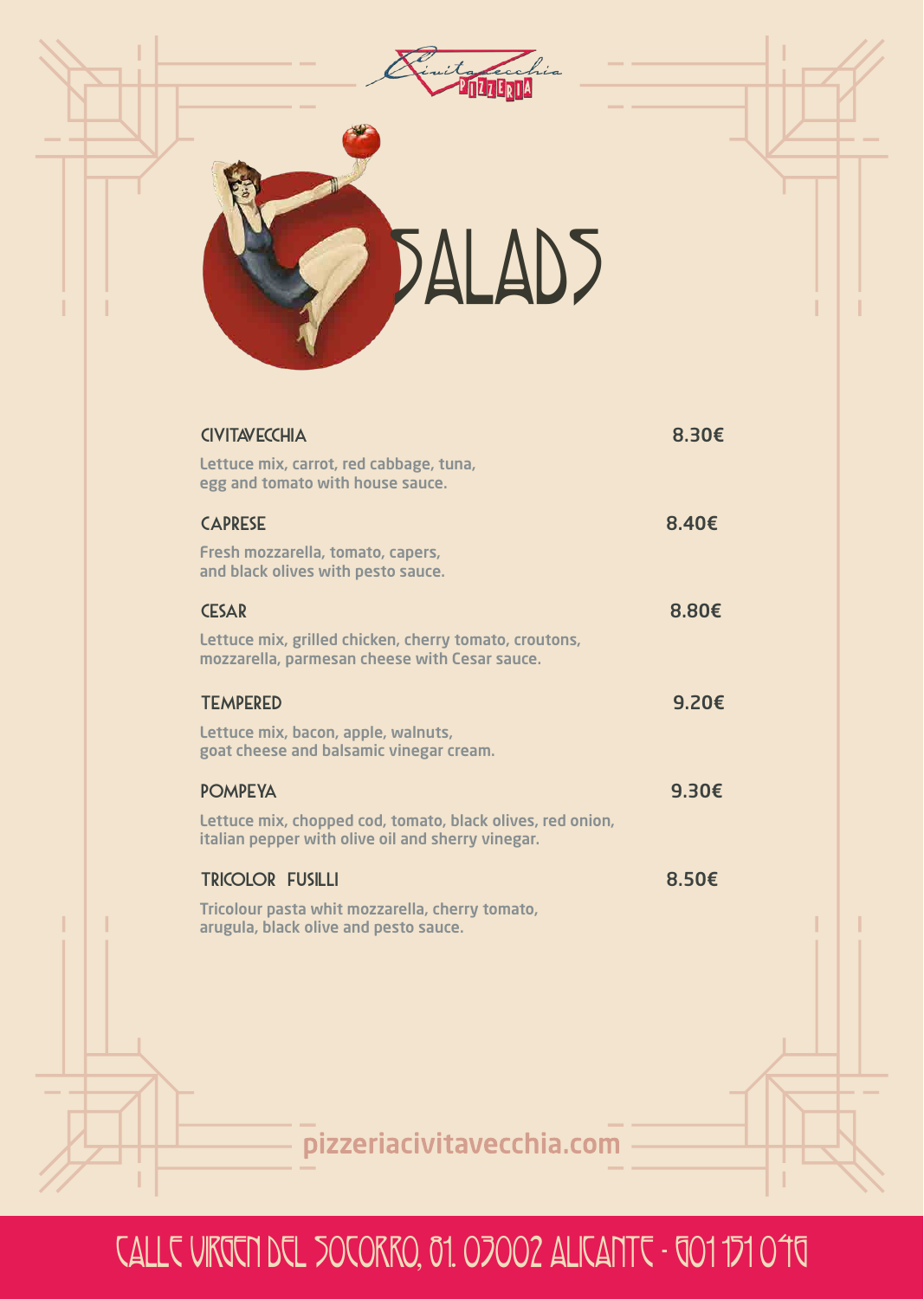

# STARTER STOLD

#### BRUSCHETTA 8.60€ Toasted bread and Spanish ham with a dressing of fresh mozzarella, tomato, rosemary and green sauce. CHEESES ASSORTMANT with focaccia  $11.206$ Roquefort, gorgonzola, goat, manchego and brie. ASSORTED PATES with focaccia 9.20€ Pepper, fine herbs and campaign. FOIE MOUSSE with focaccia 10.50€ Tempering with Pedro Ximénez reduction and plum. BEEF CARPACCIO with focaccia 11.40€ Accompanied by fine mushrooms, Parmesan cheese, citrus and arugula. COD CARPACCIO with focaccia 11.40€ Smoked cod and roasted peppers, seasoned with olive oil and fish roe. COLD HOT ASPARAGUS GRATIN 9.90€ Green asparagus, ham, mozzarella and meat sauce. BAKED PROVOLONE with focaccia 9.10€ Baked provolone cheese baked with fresh tomato slices. MIX SCAMORZA BAKED with focaccia 9.20€ Cheese duet, smoked scamorza and provolone baked with basil sauce. SCRAMBLED HOUSE 8.90€ Eggs, mushrooms, mozzarella and ham. SCRAMBLED ASPARAGUS 9.20€ Eggs, mushrooms, garlic, wild asparagus, bacon and prawns.

pizzeriacivitavecchia.com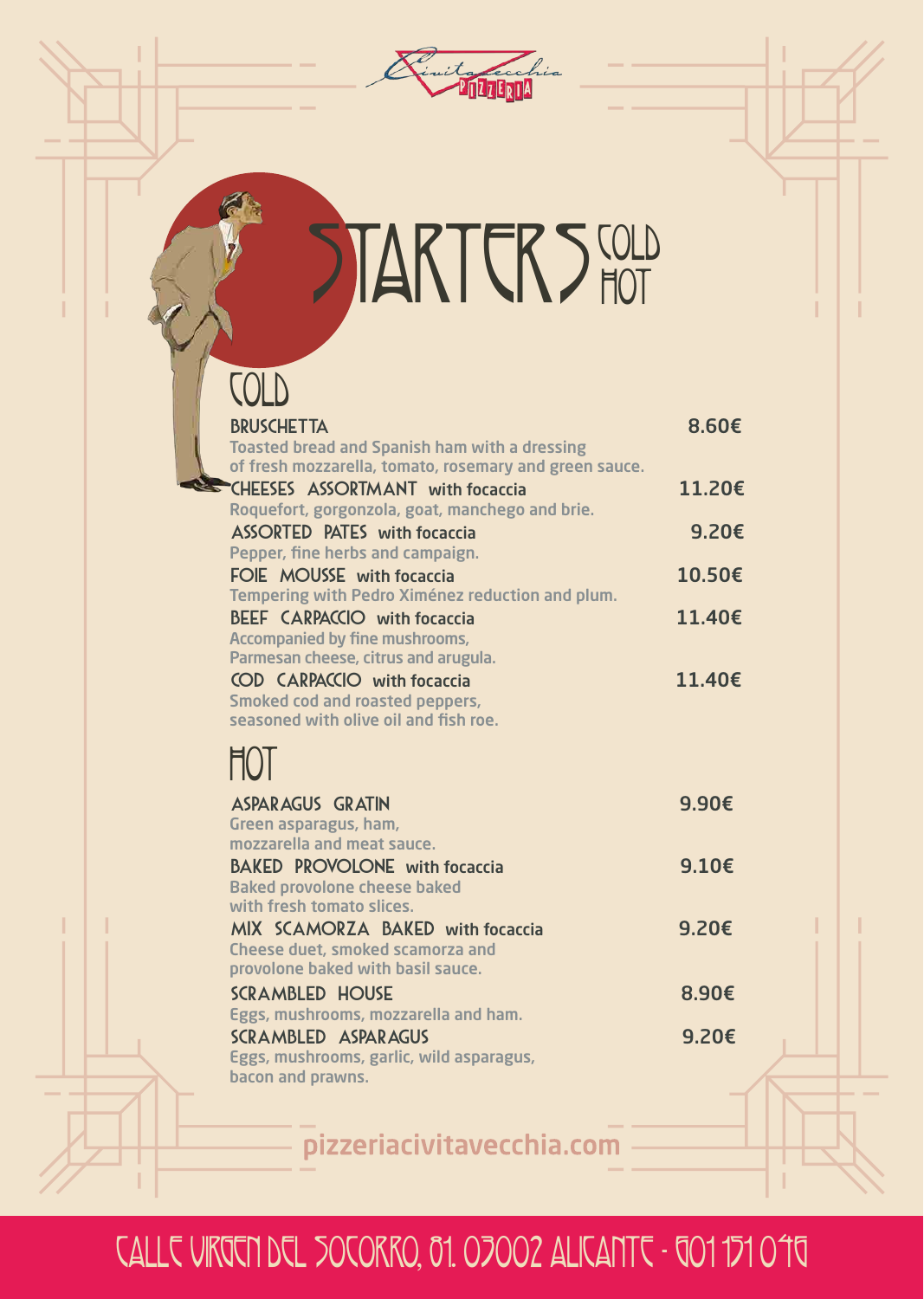



# PASTAS DE LA

| SPAGUETTI / MACCHERONI BOLOGNESE<br>Mixed minced meat with tomato sauce.                                                       | 9.50€           |  |
|--------------------------------------------------------------------------------------------------------------------------------|-----------------|--|
| SPAGUETTI/MACCHERONI CARBONARA<br>Bacon, onion, egg yolk and cream.                                                            | 9.50€           |  |
| LASAGNA DI CARNE                                                                                                               | $9.60 \epsilon$ |  |
| Baked gratin with Parmesan cheese and mozzarella.<br><b>MACCHERONI GRATINATI</b><br><b>Baked gratins with Parmesan cheese,</b> | 10.20€          |  |
| mozzarella and Bolognesa sauce.<br><b>TORTELLINI OF THE HOUSE</b><br>With julienne of Spanish ham and meat sauce.              | 11.20€          |  |
| <b>ANTONIA'S RAVIOLI</b><br>Stuffed with foie gras, bacon and caramelized onion                                                | 12.10€          |  |
| with truffle sauce and parmesan cheese.<br>TAGLIATELLE ARRABIATA<br>Mixed minced meat, hot spicy sausage,                      | 10.40€          |  |
| mushrooms and arrabiata sauce.                                                                                                 |                 |  |
| RISOTTOS                                                                                                                       |                 |  |
| <b>TARTUFATO</b><br>With Spanish ham, fried egg and tartufato sauce.                                                           | 10.20€          |  |
| CARBONARA<br>With bacon, grilled chicken, mushrooms, cream,                                                                    | 10.20€          |  |
| parmesan cheese and meat sauce.<br><b>VEGETABLE</b>                                                                            | 10.40€          |  |
| With zucchini, peppers, mushrooms,<br>tomatoes, wild asparagus and cream.<br>FRUTTI DI MARE                                    | 12.00€          |  |
| Whit prawns, clams, mussels and seafood sauce.                                                                                 |                 |  |

pizzeriacivitavecchia.com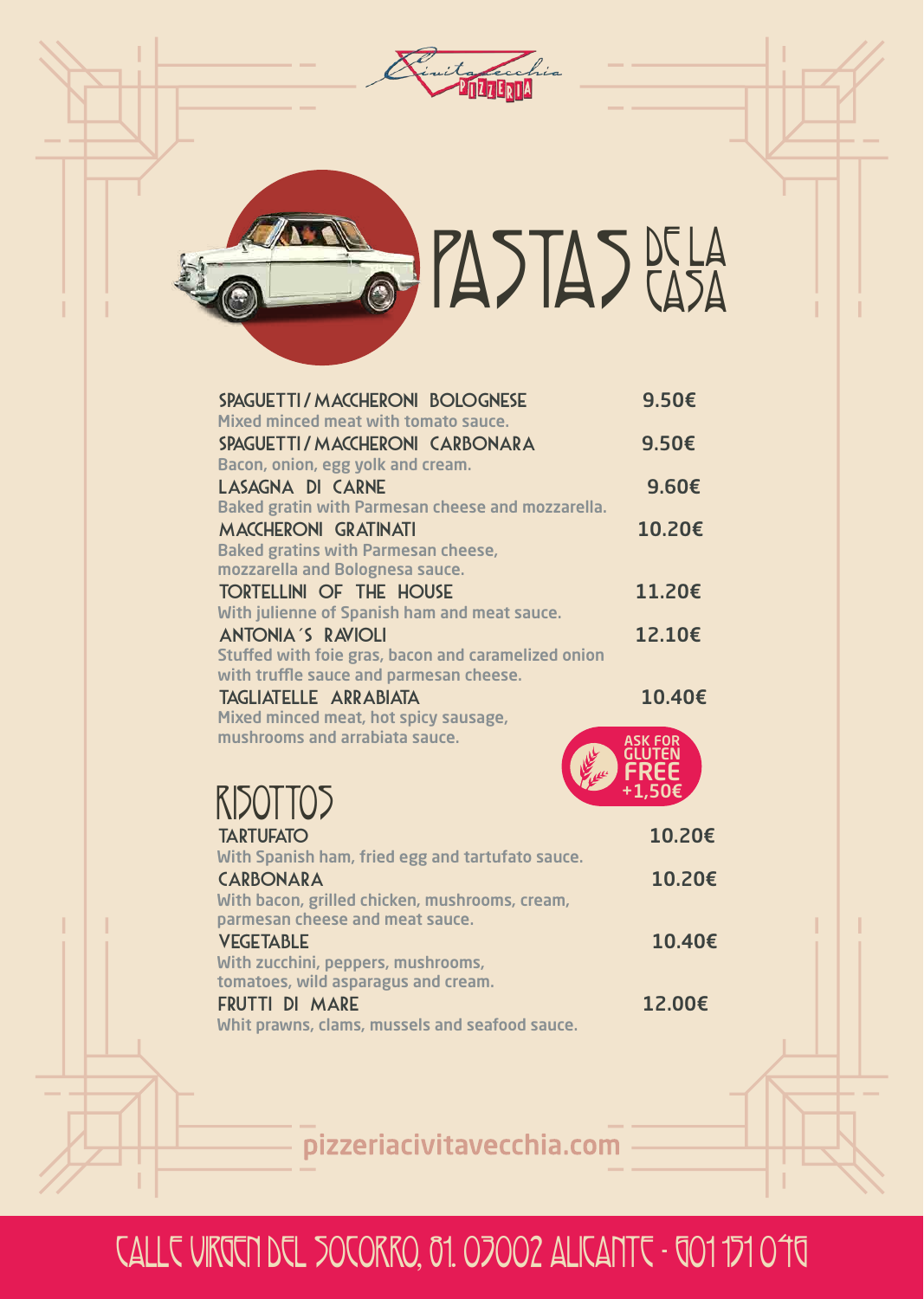| ita recchia                                                                                                                                                              |                  |
|--------------------------------------------------------------------------------------------------------------------------------------------------------------------------|------------------|
|                                                                                                                                                                          |                  |
| ASTASUE TABLES                                                                                                                                                           |                  |
| <b>GREEN LASAGNA</b><br>Baked gratin with spinach and onion,                                                                                                             | 9.60€            |
| parmesan and mozzarella.<br><b>BASIL TAGLIATELLE</b>                                                                                                                     | 9.50€            |
| In pesto sauce.<br><b>MUSHROOM TAGLIATELLE</b><br>With Boletus sautéed in green sauce (garlic, parsley and olive oil).<br>TAGLIATELLE ALLE VONGOLE                       | 10.20€<br>11.40€ |
| With clams and marinara sauce.<br><b>GORGONZOLA TORTELLINI</b>                                                                                                           | 11.20€           |
| Ricotta and spinach filling in gorgonzola sauce and walnuts.<br>RAVIOLI CIVITAVECCHIA<br>Stuffed with prawns and fish with cherry tomato,<br>zucchini and seafood sauce. | 11.90€           |
| <b>TAGLIOLINI DI MARE</b><br>Fine pasta with cuttlefish ink, clams,<br>prawns and mussels with seafood sauce.                                                            | 12.00€           |
|                                                                                                                                                                          | ASK FOR          |
| pizzeriacivitavecchia.com                                                                                                                                                |                  |

# Calle Virgen del Socorro, 81. 03002 Alicante - 601 151 046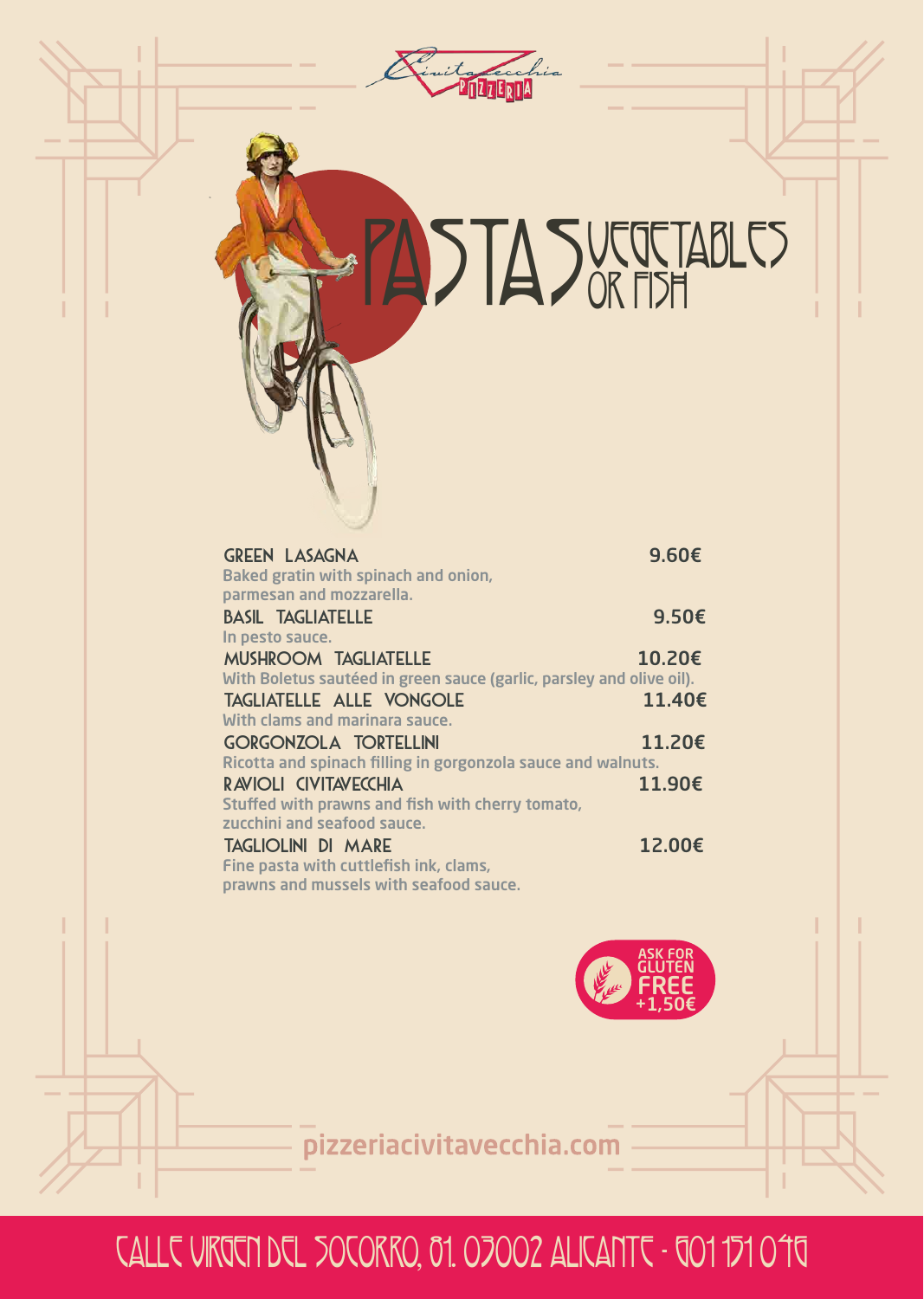

DUSE PIZZAS

| <b>ROSSETA</b>                                                     | 8.50€           |
|--------------------------------------------------------------------|-----------------|
| Tomato, mozzarella and ham.                                        |                 |
| <b>APENINA</b>                                                     | $9.10 \epsilon$ |
| Tomato, mozzarella and bacon.                                      |                 |
| <b>HAWAIANA</b>                                                    | 9.20€           |
| Tomato, mozzarella, ham and caramelized pineapple.                 |                 |
| <b>BOLOGNESE</b>                                                   | 9.50€           |
| Tomato, mozzarella and bolognesa sauce.                            |                 |
| <b>DIAVOLA</b>                                                     | $9.60\epsilon$  |
| Tomato, mozzarella, hot spicy sausage and green chilli peppers.    |                 |
| <b>CAPRICCIOSA</b>                                                 | $9.80 \epsilon$ |
| Tomato, mozzarella, ham, artichokes,                               |                 |
| mushrooms and black olives.                                        |                 |
| <b>FENICIA</b>                                                     | 9.70€           |
| Tomato, mozzarella, bacon, date and rosemary honey.                |                 |
| <b>SIRACUSA</b>                                                    | 10.20€          |
| Tomato, mozzarella, brie, mustard, Spanish ham and arugula.        |                 |
| <b>MINERVA</b>                                                     | 10.90€          |
| Truffle sauce, mozzarella, Spanish ham and parmesan cheese.        |                 |
| <b>BARBACOA</b>                                                    | 10.70€          |
| Tomato, mozzarella, mixed minced meat and BBQ sauce.               |                 |
| <b>MASTROIANNI</b>                                                 | 12.30€          |
| Tomato, mozzarella, ham, salami, hot spicy sausage, bacon and egg. |                 |
| <b>CARBONARA</b>                                                   | 10.90€          |
| Cream, mozzarella, parmesan, bacon, onion and egg yolk.            |                 |



pizzeriacivitavecchia.com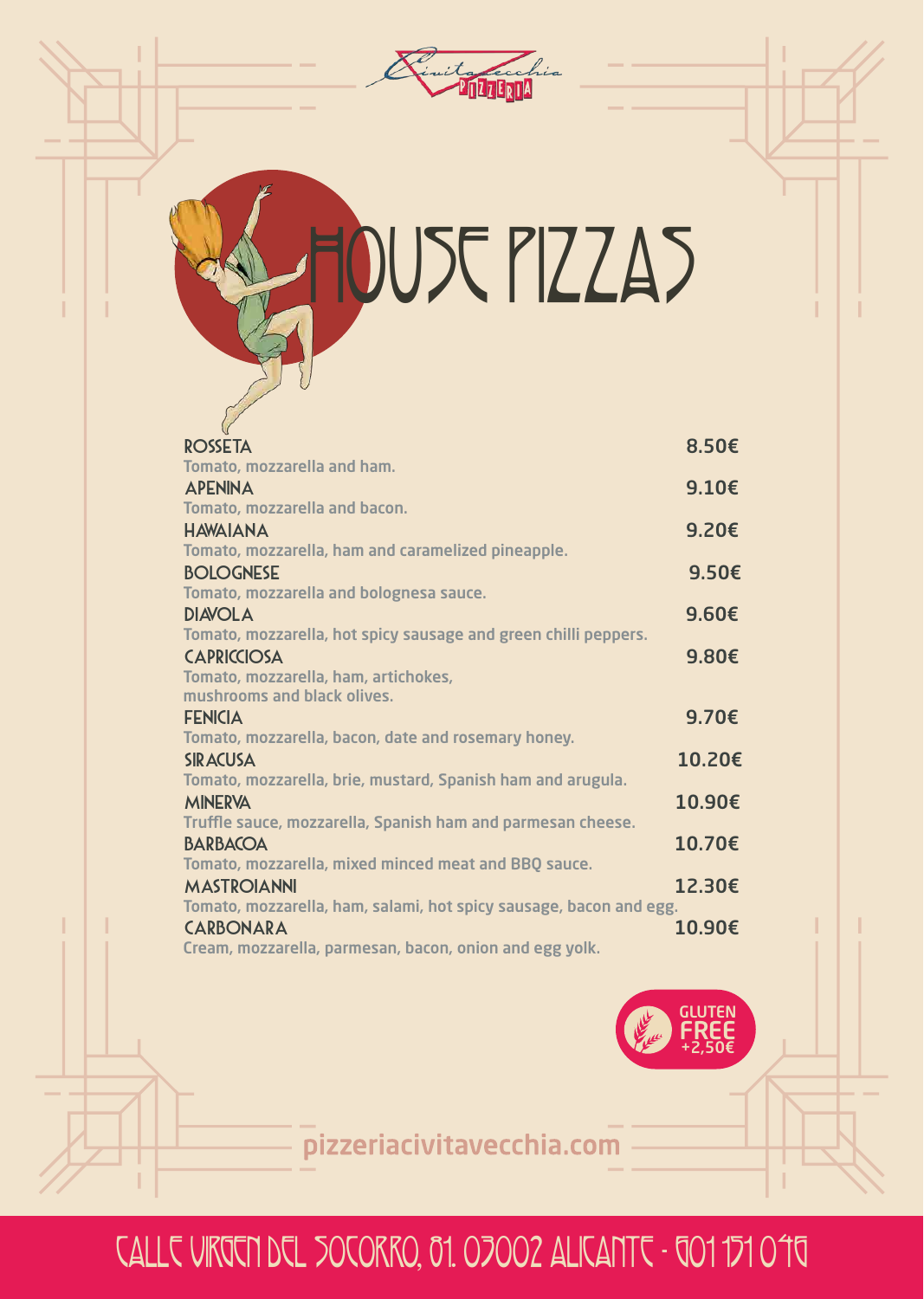

**ZZAS VEGETABLES** 

| <b>MARGHERITA</b>                                                     | 7.60€           |
|-----------------------------------------------------------------------|-----------------|
| Tomato, mozzarella.                                                   |                 |
| <b>NAPOLI</b>                                                         | 9.40€           |
| Tomato, mozzarella, anchovies, capers and black olives.               |                 |
| <b>KALENDA</b>                                                        | $9.60 \epsilon$ |
| Tomato, mozzarella, tuna and onion.                                   |                 |
| <b>VETUSTA</b>                                                        | 10.20€          |
| <b>Tomato, mozzarella and vegetables</b>                              |                 |
| (zucchini, pepper, eggplants, onion and mushrooms).                   |                 |
| <b>EPICA</b>                                                          | 10.30€          |
| Tomato, mozzarella, parmesan and                                      |                 |
| eggplants with sweet cherry wine.                                     |                 |
| <b>QUATTRO FORMAGGI</b>                                               | 10.30€          |
| Tomato, mozzarella, parmesan, gorgonzola and gouda cheese.            |                 |
| <b>AFRODITA</b>                                                       | 10.60€          |
| Tomato, mozzarella, salmon, fresh spinach, onion and aphrodite sauce. |                 |
| <b>ATENEA</b>                                                         | 10.30€          |
| Tomato, mozzarella, goat cheese, boletus and garlic sauce.            |                 |
| REGINA DI MARE                                                        | 12.60€          |
| Tomato, mozzarella, tuna, prawns, salmon, anchovies, mussels and egg. |                 |



pizzeriacivitavecchia.com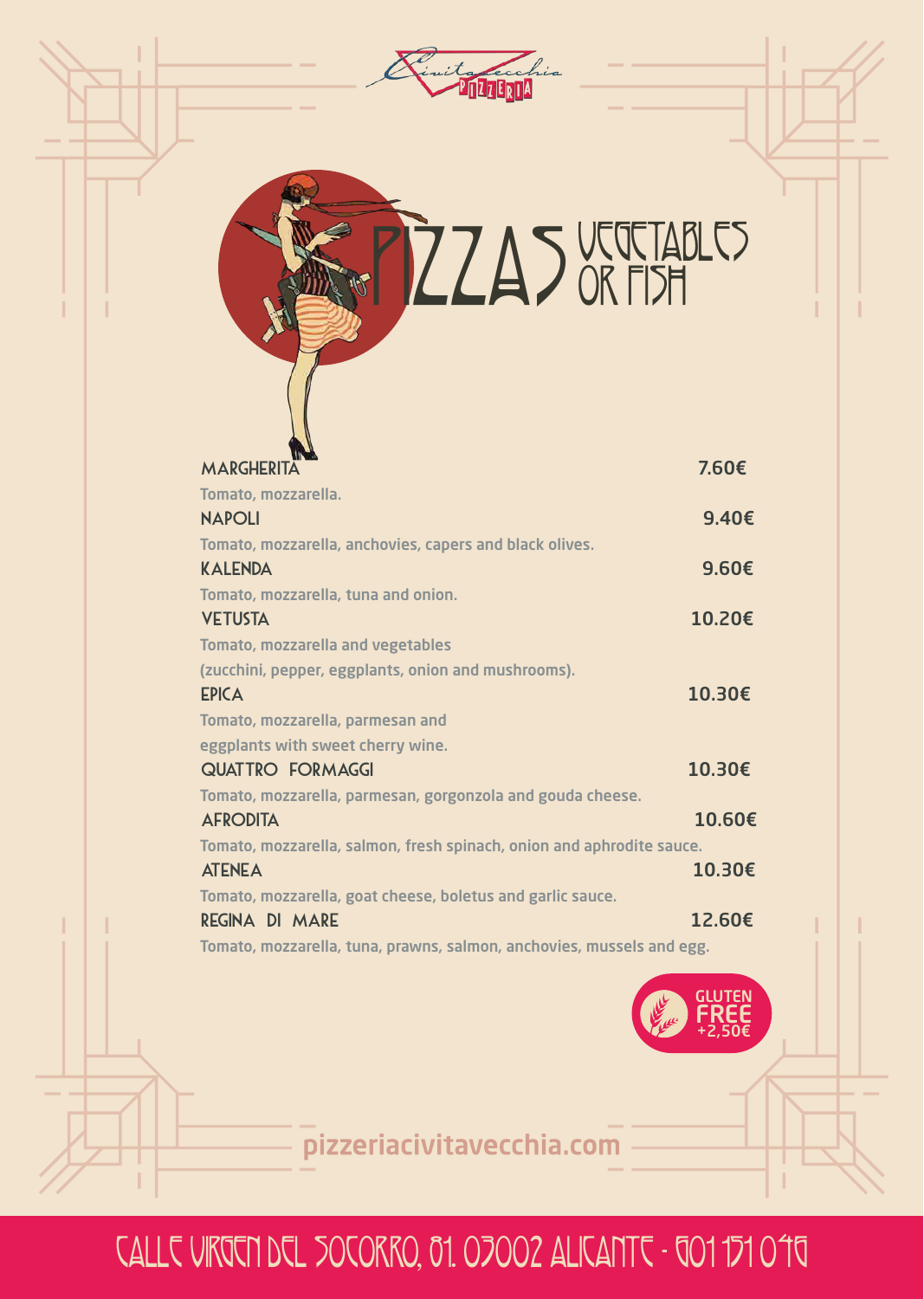

# ESPECIALTY PIZZAS

| <b>CAPRINA</b><br>Cream, mozzarella, goat cheese,<br>walnuts and basil sauce.                                                                     | 11.00€ |
|---------------------------------------------------------------------------------------------------------------------------------------------------|--------|
| <b>ALFREDO</b><br>Cream, mozzarella, parmesan<br>cheese and grilled chicken.                                                                      | 10.90€ |
| <b>ELOY</b><br>Tomato, mozzarella, gorgonzola, hot spicy sausage, vegetables<br>(zucchini, pepper, eggplant, onion and mushroom) and green sauce. | 10.80€ |
| <b>D'ANTONIA</b><br>Truffle sauce, mozzarella, mushroom, arugula<br>seasoned and grana padano cheese in flakes.                                   | 11.80€ |
| <b>CLOSED PIZZAS</b>                                                                                                                              |        |
| <b>CALZONE</b><br>Tomato, mozzarella, ham and mushrooms.                                                                                          | 11.00€ |
| <b>CALZONE DI MARE</b><br>Tomato, mozzarella, roquefort, salmon, prawns,<br>mushrooms and hard-boiled egg.                                        | 12.20€ |
| <b>CALZONE VEGETAL</b><br>Tomato, mozzarella, gorgonzola, vegetables<br>(zucchini, pepper, onion and mushrooms) and green sauce.                  | 11.30€ |
|                                                                                                                                                   |        |
|                                                                                                                                                   |        |
| pizzeriacivitavecchia.co                                                                                                                          |        |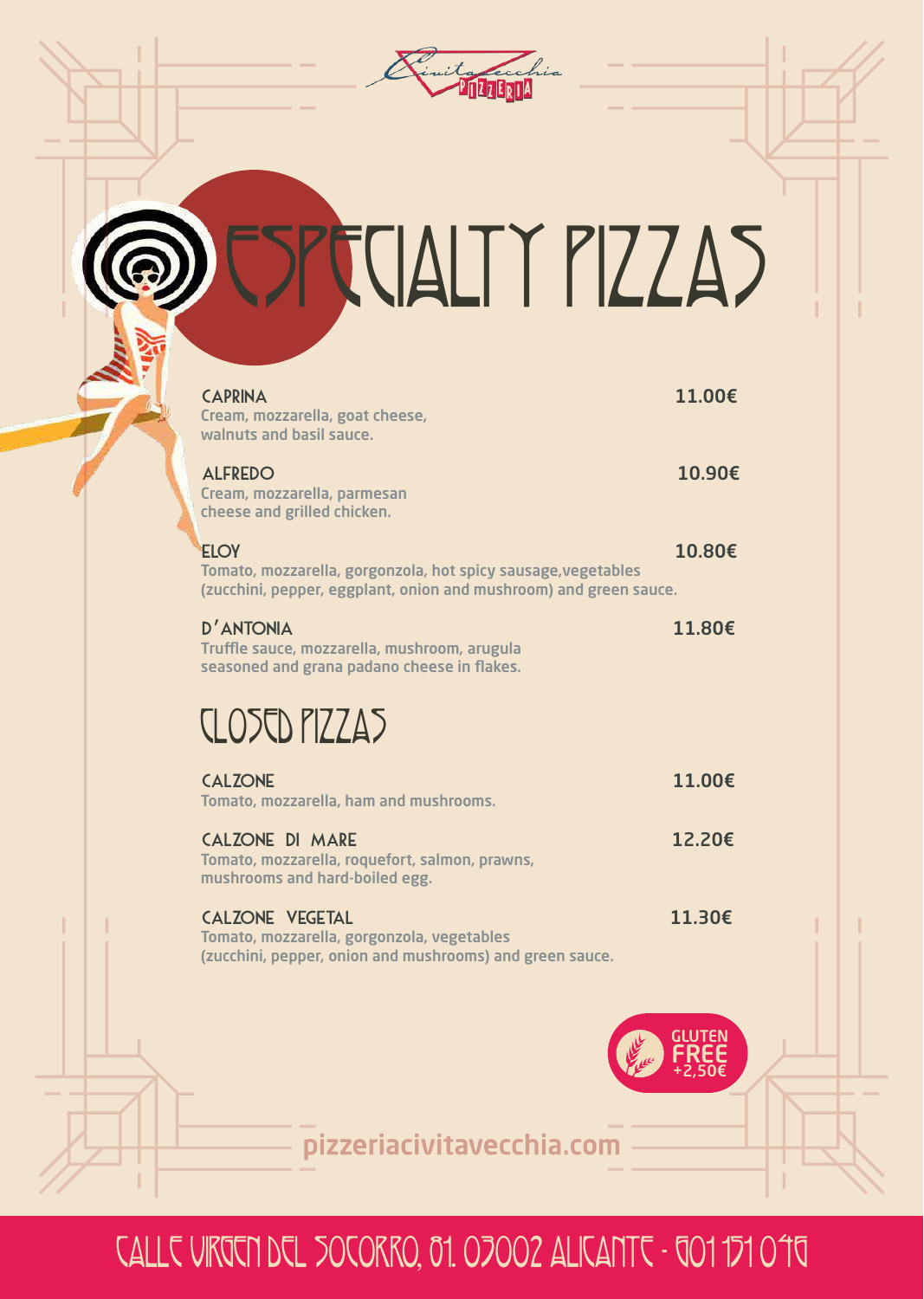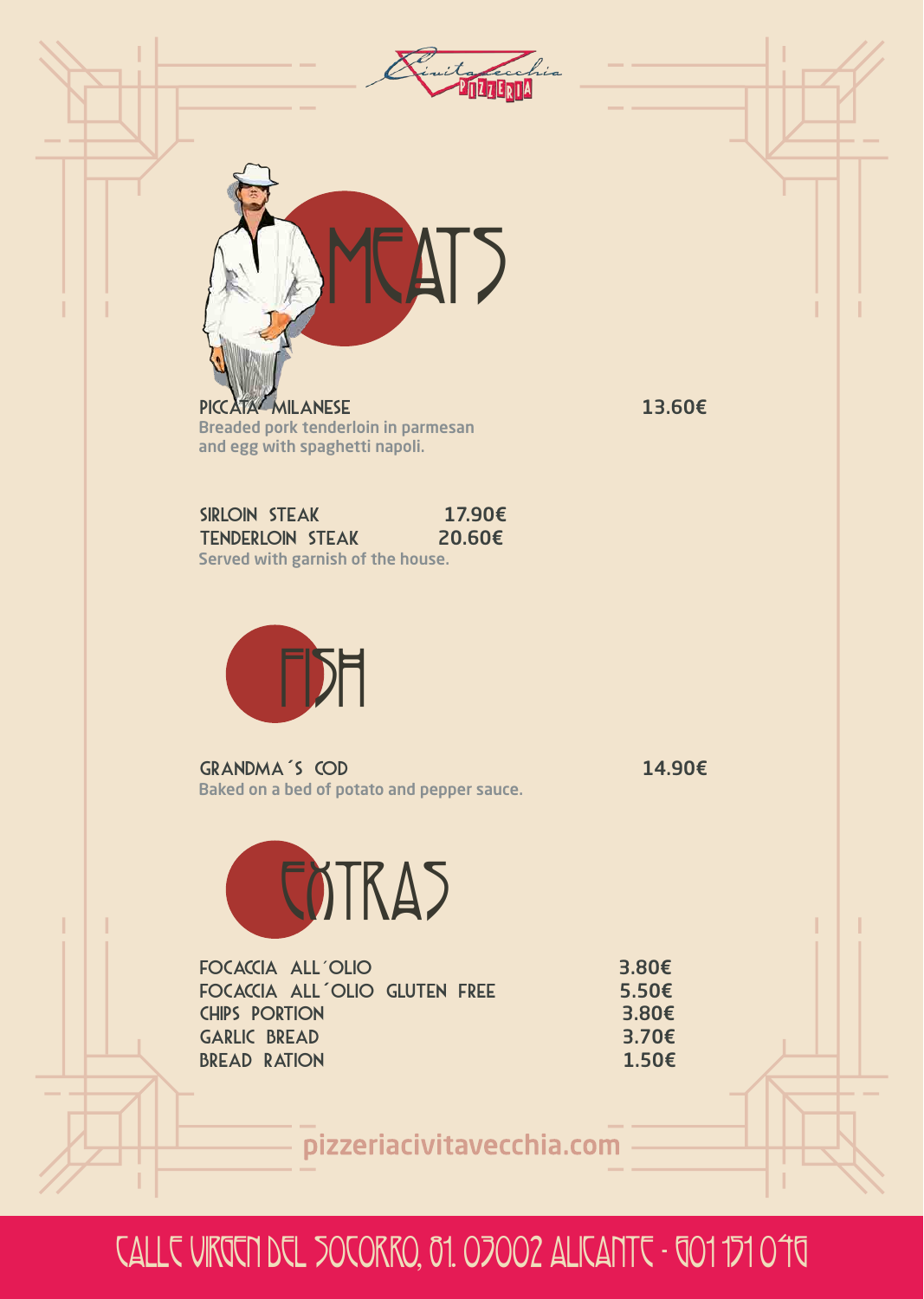# UP TO 12 YEARS CHILDREN´S MENU

Marchia

To choose

SPAGUETTI OR MACARONI Bolognesa, carbonara or napoli.

PIZZA GOOFI Tomato, mozzarella and Frankfurt sausages.

> PIZZA MARGUERITA Tomato and mozzarella.

ROSSETA Tomato, mozzarella and ham.

APENINA Tomato, mozzarella and bacon.

IT INCLUDES

1 DRINK Soda, juice or water.

**DESSERT** 

8.90€

pizzeriacivitavecchia.com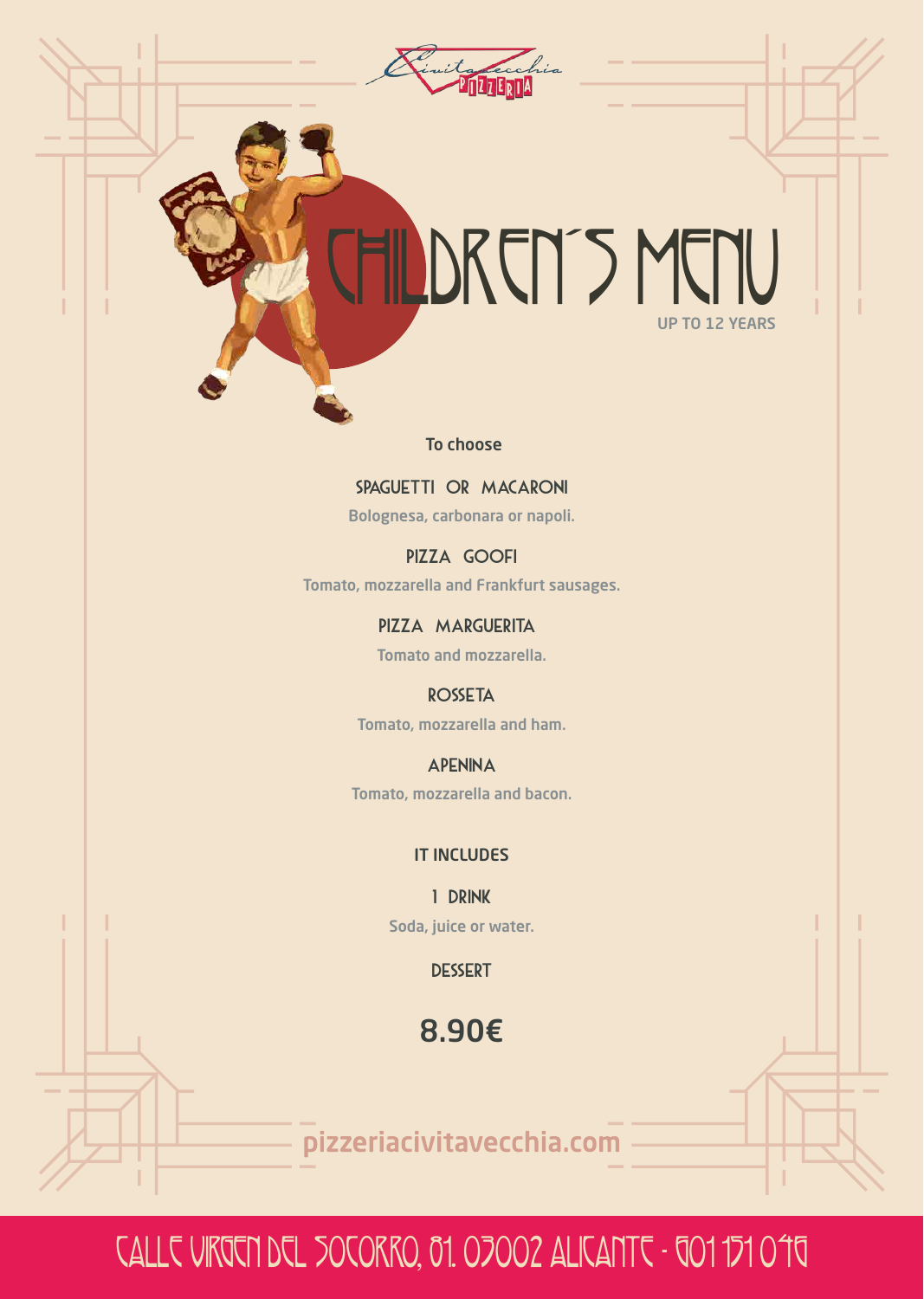

| TIRAMISÚ<br>Exquisite traditional Italian dessert of coffee and sponge cake.                                         | 5.90€ |
|----------------------------------------------------------------------------------------------------------------------|-------|
| <b>BROWNIE OF CHOCOLATE</b><br><b>Delicius hot chocolate cake</b><br>with nuts and vanilla ice cream.                | 5.90€ |
| CREPE OF CHOCOLATE OR CARAMEL<br>With vanilla ice cream.                                                             | 5.60€ |
| <b>APPLE CAKE</b><br>Hot and accompanied by vanilla ice cream.                                                       | 4.90€ |
| <b>PANNACOTA</b><br>Italian dessert of milk and<br>cream with red berry marmalade.                                   | 4.70€ |
| CHOCOLATE COULANT GLUTEN FREE<br>Chocolate sponge cake with melted interior<br>and accompanied by vanilla ice cream. | 5.90€ |
| VANILLA OR CHOCOLATE ICE CREAM                                                                                       | 4.00€ |
| <b>TURRON ICE CREAM</b><br>Whit crunchy chocolate.                                                                   | 4.50€ |
| FRUIT SALAD SEASON                                                                                                   | 3.90€ |
|                                                                                                                      |       |

pizzeriacivitavecchia.com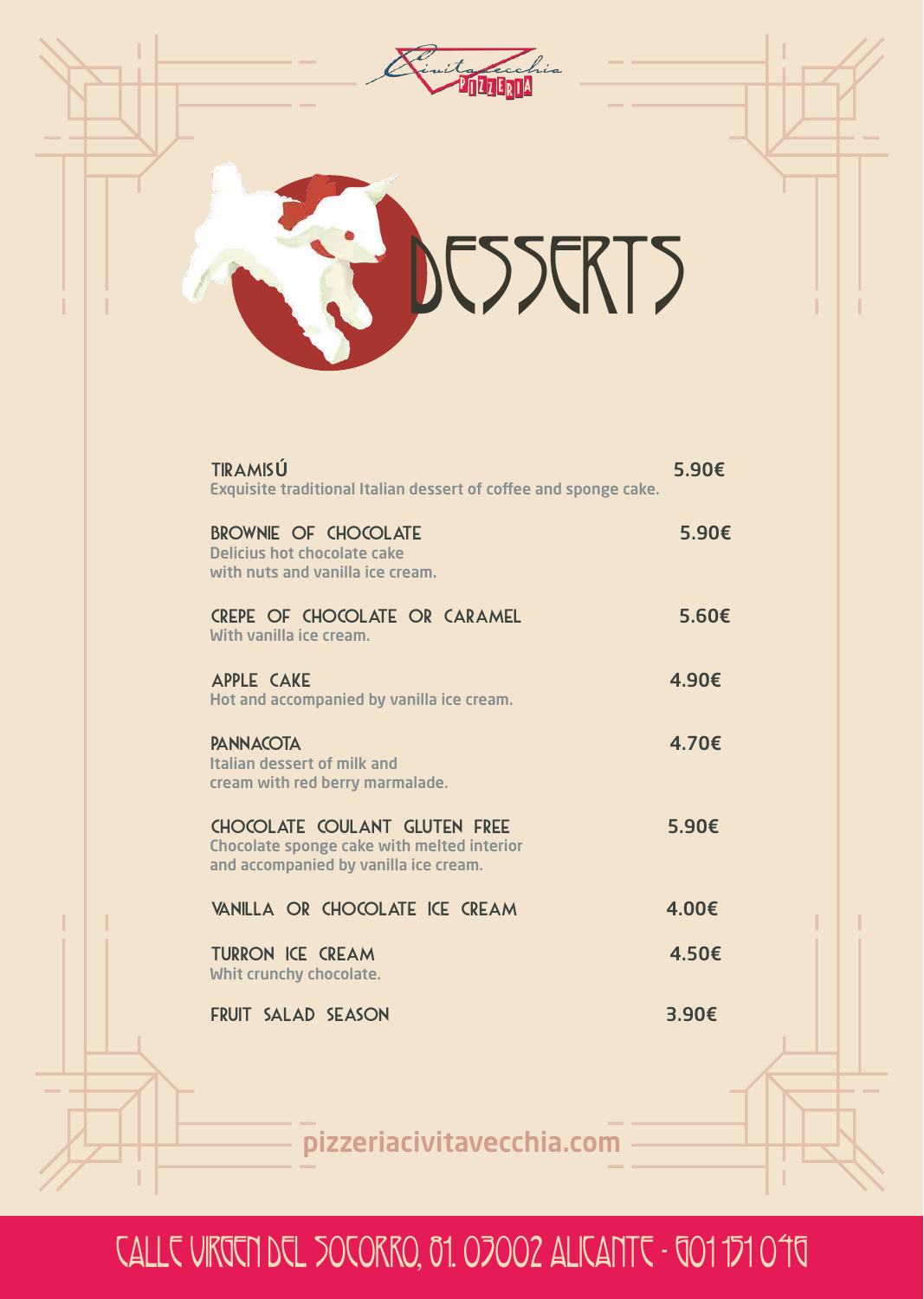

# ALIT MENU

#### First to choose:

Civitavecchia salad Caprese salad Fusilli pasta salad Scrambled House Grilled vegetables Varied pates

#### Seconds to choose from:

PIZZAS

Rosseta Apenina Hawaiana **Margherite** Quattro Formaggi Vetusta Kalenda Barbecue

#### PASTAS

Meat lasagna Spaguetti/Maccheroni bolognese Spaguetti/Maccheroni carbonara Green lasagna Basil Tagliatelle

#### **RISOTTOS**

Tartufato risotto Carbonara risotto Vegetable risotto

Includes 1 drink (tap beer,bottle of bear(extra +0.60€) wine, soft drink or water), bread, dessert or coffe.

### 11.00€

From Monday to Friday from 12:00 to 16:00 except holidays.

pizzeriacivitavecchia.com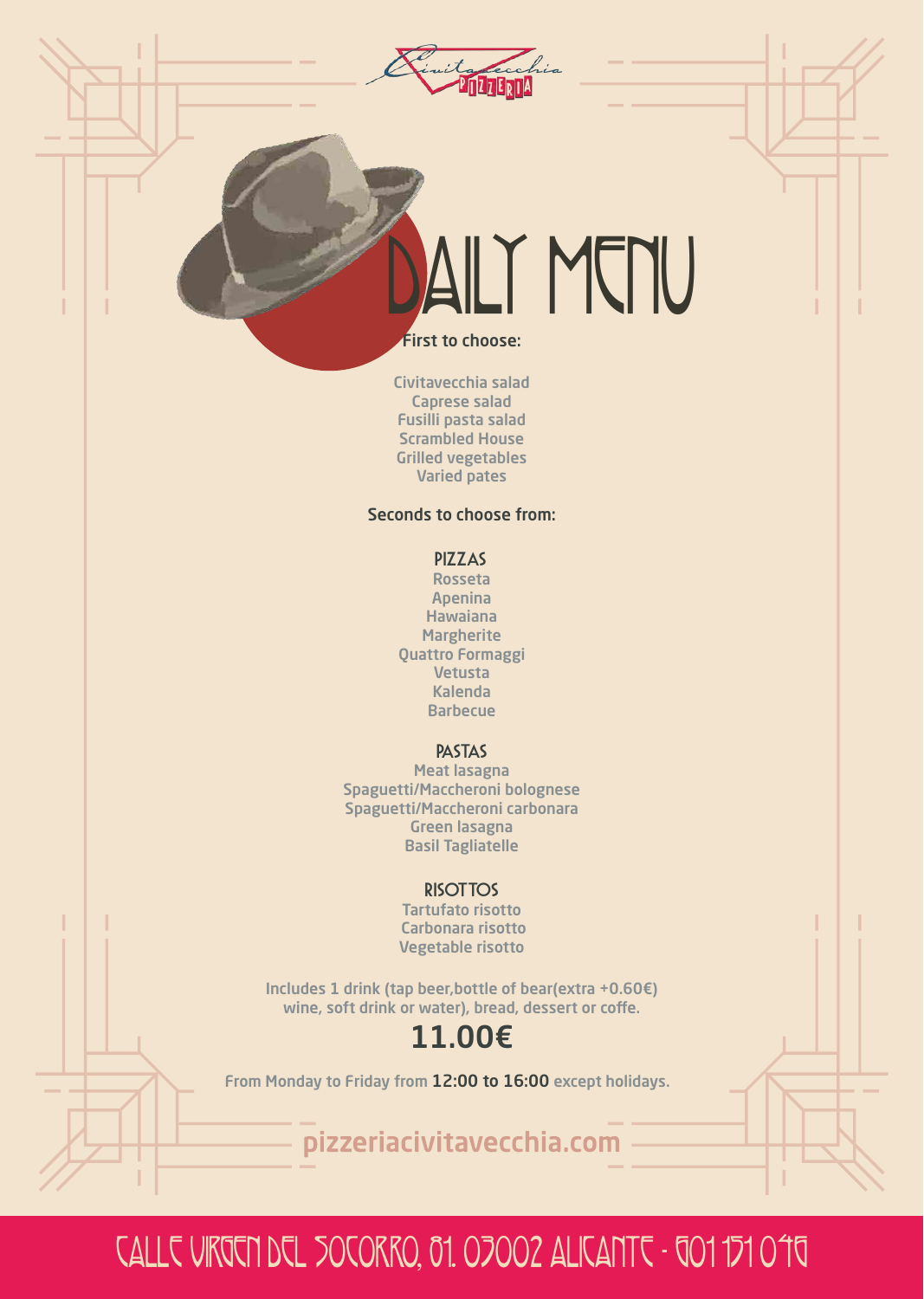

# VINOS

### TINTOS/RED WINE

| <b>MIL HOJAS</b>                                                   | 12.00€ |
|--------------------------------------------------------------------|--------|
| D.O. Rioja 100% Tempranillo<br><b>CARRAMINBRE</b>                  | 15.00€ |
| D.O. Ribera Duero Tinta país/Cabernet Sauvignon                    |        |
| CERRO AÑON CRIANZA                                                 | 16.00€ |
| D.O. Rioja Tempranillo/Garnacha                                    |        |
| <b>TARIMA HILL</b>                                                 | 18,00€ |
| D.O. Alicante 100% Monastrell                                      |        |
| BLANCOS/WHITT WINT                                                 |        |
| FINCA ARIADNA                                                      | 11.00€ |
| D.O.Rueda 100% Verdejo                                             |        |
| ESENCIA DEL MEDITERRANEO                                           | 14.00€ |
| <b>D.O. Alicante Moscatel/Sauvignon Blanc</b><br><b>MARISQUERO</b> | 14.00€ |
| <b>D.O. Alicante Moscatel/Macabeo</b>                              |        |
| VAL DO SOSEGO                                                      | 15.00€ |
| D.O. Rías Baixas 100% Albariño                                     |        |
| ROSADOS/ROST WITT                                                  |        |
| <b>LOCURA</b>                                                      | 14.00€ |
| <b>D.O. Alicante 100% Monastrell</b>                               |        |
| <b>ILAGARES</b>                                                    | 12.00€ |
| D.O. Navarra 100% Garnacha                                         |        |
| <b>TSPUMOSOS/SPARKLING</b>                                         |        |
| <b>LAMBRUSCO ROSADO</b>                                            | 11.00€ |
| Espumoso Italiano Vino de la Región dell'Emilia                    |        |
| <b>LAMBRUSCO TINTO</b>                                             | 11.00€ |
| Espumoso Italiano Vino de la Región dell'Emilia                    |        |
| CAVA VISIEGA BRUT                                                  | 12.00€ |
| San Sadurni D, Arnoia Macabeo/Xarel-lo/Parellada                   |        |

BENJAMIN VISIEGA BRUT 5.00€ San Sadurni D,Arnoia Macabeo/Xarel-lo/Parellada

pizzeriacivitavecchia.com